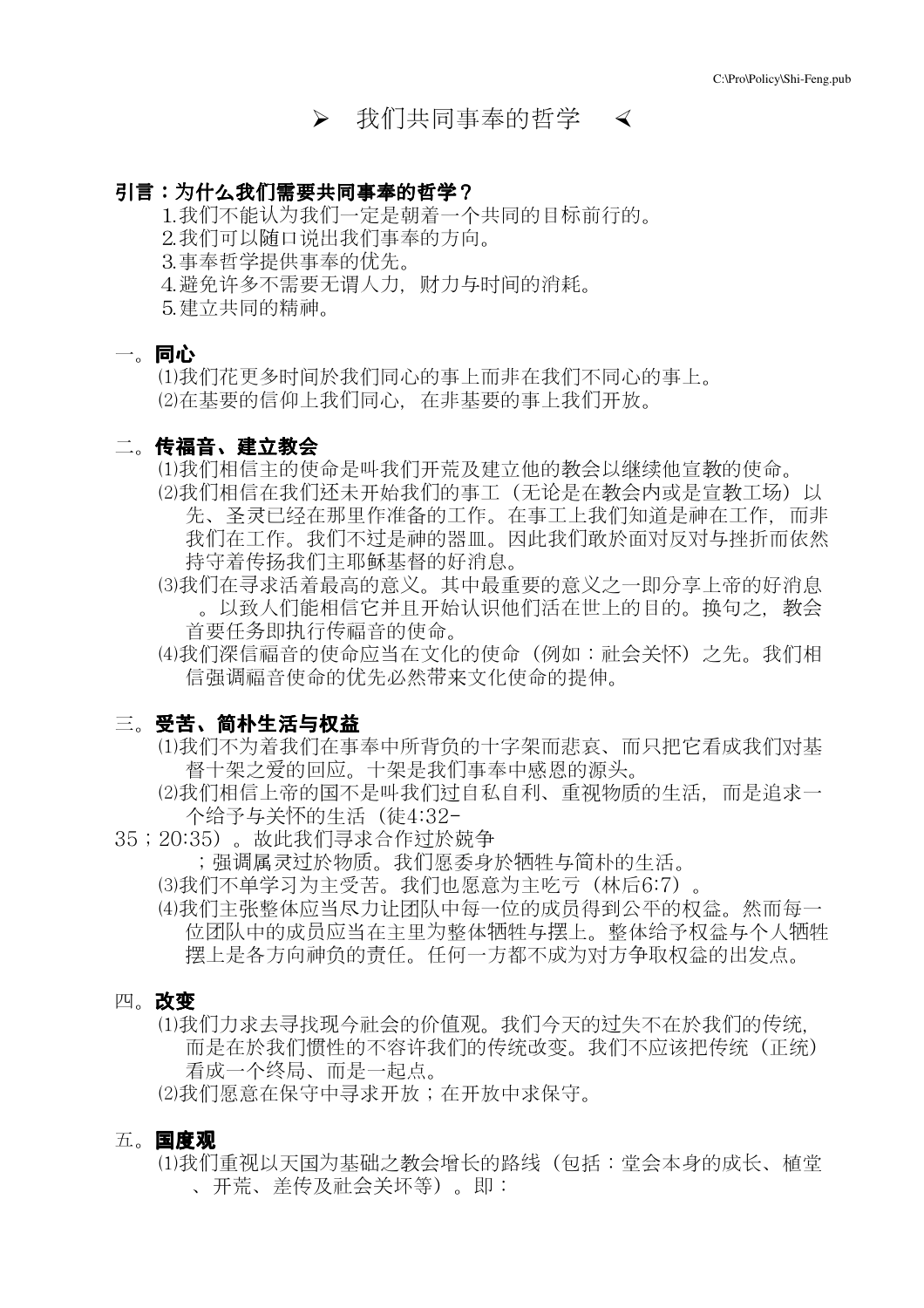①教教不是上帝国的终点、而是去扩张上帝国的途径。

②基督是这国度的王。我们认他的仆人使女。

③上帝国的界线线超过一个地方教教的群体。

④上帝国的真理可贵又丰富的。它是现今的又是将来的;它彰显 在我们心里也在显在我们心外;它是属於我们个人也是属於整体的。 (2)我们对教会成功的定义不仅於教会中质与量的成长、更是对社会国家 的道德与生活方式带来冲击与改变。

# 六。言行一致

(1)我们教导我们所相信,并且活出我们所教导的。

- (2)我们所宣讲的应当让人认出是我们在上帝国中所经历的。因此我们敢在人 前说:「效法我如同我效法基督一样。」(林前11:1)。
- ⑶除非我们自己的生命先有所改变,不然我们相信别人不教因我们的生命而 改变。

# 七。信心与异象

- ⑴我们共同寻求一个超越我们自己生活环境的" 先知性之异象" 。即一个" 出世而又入世" 的异象。那就是至少跨越过我们原有的限制、透视现今走 进将来的异象。我们正过着一个信心的生活,且相信我们的生命天天仍被 上帝改变。
- ⑵我们拒绝一个单调无味的基督徒生活、即一个不再愿意在信仰中冒险;不 愿委身於新机会;并且不再愿意为主立高峰的生活。
- (3)除非我们学试去越过我们已熟习掌握的事务。我们将不会有成长。
- (4)我们相信我们在世上是为客旅为寄居的。故我们相信如果我们的教会决定 把我们的"帐棚"只固定驻扎在一处,不在继续往前时,我们正不诚实於 神给予我们从上头来的呼召。

# 八。卓越、荣耀、爱主与谦卑

⑴在我们共同的事奉中我们凡事追求卓越,我们也凡事追求归荣耀神。

- (2)当我们工作有卓越的表现时, 我们求神叫我们不寻冠冕。因我们的赏赐是 归荣耀给神。
- ⑶我们除了不断在凡事上追求卓越,我们更是追求爱上帝的心能不断的增加 。因为只有爱上帝, 我们所知与所行的才算是有真实的意义 (林前8:2-
- 3).
- ⑷我们都不是完全的人,我们都在追求长进之中。故我们共同愿意时常寻求 主的面,恳求他的赦免,医治与保守我们(代下7:14)。

## 九。彼此建立

- ⑴我们共同委身於希望我们的执事同工成认更好的执事同工。我们对鼓励的 定义是:「使对方成认更好的基督徒!」
- (2)我们看我们的团队为一机体过於一个组织。故我们重视我们之间彼此生命 的建立。发挥共为基督身体的见证。因此我们重视彼此间的关系与团契。 我们在主里同为一家,同为神的儿女。为这缘故我们寻求过一个彼此建立 、关怀、鼓励与代祷的生活。因此我们也共同认为花在彼此讨论与开会的 时间是重要与宝贵的。
- (3)我们强调共同一致的决定(默契)过於少数服从多数的决定。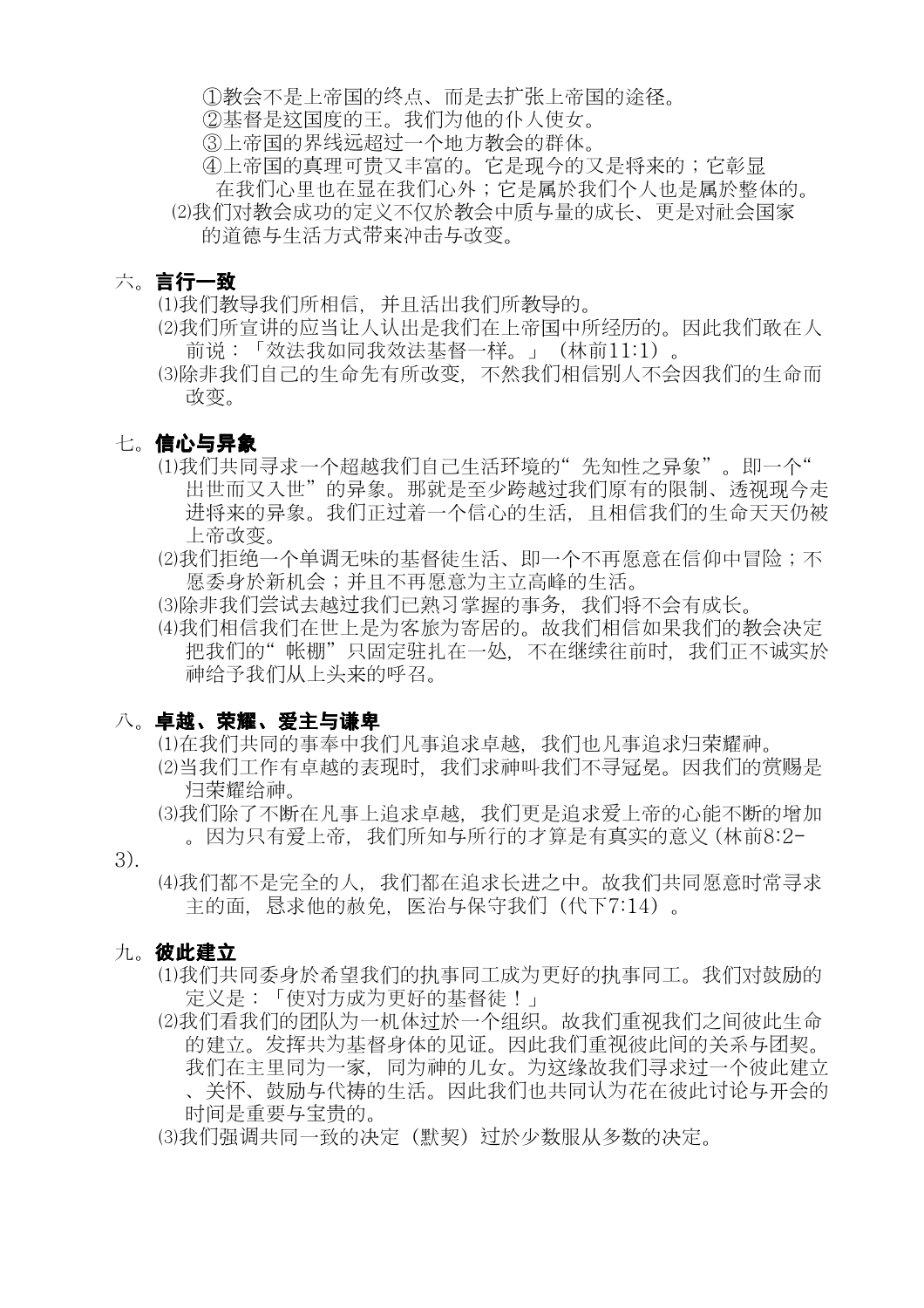⑷我们重视整体过於个人的事工。我们看每一个人的工作都认重要。成败不 单是个人的事,也是整体的事。 ⑸我们朝着我们共同的事奉哲学而努力。 ⑹我们看个人格性上的不同认强点过於是弱点。 ⑺我们追求凡事都不亏欠人,惟有常以认亏欠(罗13:8)。



慈悲爱我们的天上父神,

我即为你地上永生之家--教会的一份子、也是你怜悯膏立的仆人 使女,此时我愿带着敬畏的心在你面前接受以上的事奉哲学成认我在教 会中团队事奉的立志。我愿在你面前委身尽心竭力的去完成以上我们所 立的约。你即把这约赐给我,也求你赐我去完成这约的恩惠与力量。愿 你垂听我内心诚挚的祷告。奉那为我留下仆人榜样基督耶稣的名求。 阿们。

日期:\_\_\_\_\_\_\_\_\_\_\_\_\_\_\_\_\_\_\_\_\_\_\_ 立约者签名:\_\_\_\_\_\_\_\_\_\_\_\_\_\_\_\_\_\_\_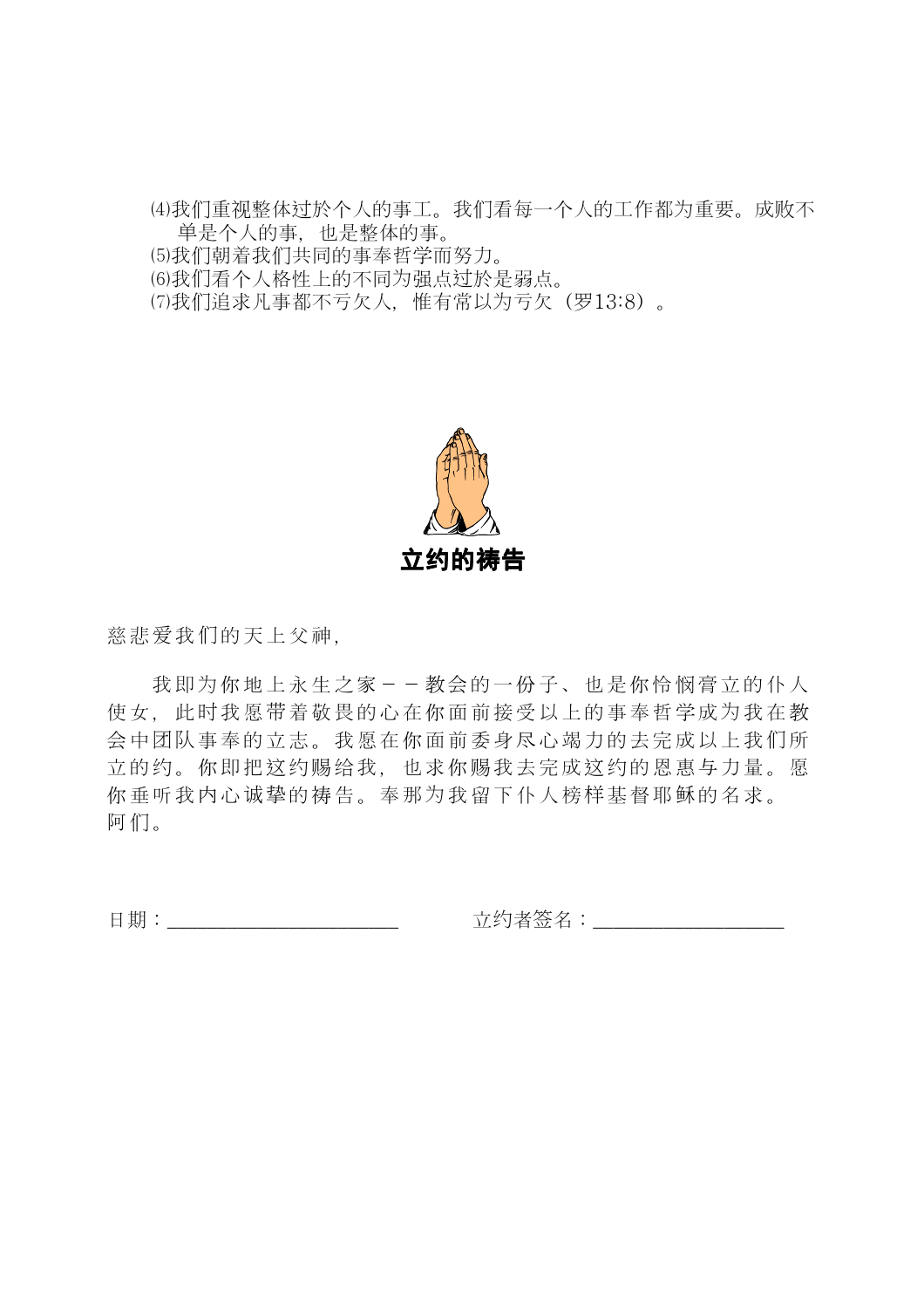# OUR PHILOSOPHY OF TEAMWORK MINISTRY

### Introduction: Why do we need a philosophy of teamwork ministry?

- 1. For we should not assume that we are striving towards a same goal
- 2. So that we can always tell others the direction of our ministry
- 3. A philosophy of ministry provides priorities for ministry
- 4. To avoid waste of human resources, finance and time
- 5. To foster a teamwork spirit

### 1. Unity

1.1 We should emphasise our agreement instead of our disagreement.

1.2 In essentials, unity; in peripherals, liberty; in all things, charity.

### 2. Evangelism and church planting

2.1 We believe that the Lord  $\#$  commission for us is to pioneer and build churches as continuation of His mission in this world.

2.2 We believe that the Holy Spirit has already begun His work before we even begin ours (in the church as well as mission fields). We know that God is the one who works and we are merely His vessels. In view of that, we will persist in spreading the good news of Jesus Christ in the face of oppositions and setbacks.

2.3 We pursue the highest meaning of life, the greatest of which is to share the gospel so that others may believe in it and know the purpose of their life. In other words, the primary task of the church is to carry out the Great Commission of evangelism.

2.4 We believe that the gospel mandate has priority over the cultural mandate (eg. social concern). We believe that the emphasis on the primacy of the gospel will naturally result in the fulfilment of the cultural mandate.

### 3. Suffering, simplicity and privileges

3.1 We should not mourn over the crosses that we bear in our ministry, but view them as our response to the love that Jesus has shown through the cross. The cross is the source of our thanksgiving in our ministry.

3.2 We believe that the kingdom of God is not of self-centred and materialistic pursuit, but of giving and caring (Acts 4:32-35; 20:35). Therefore, we emphasise on co-operation over competition, and the spiritual over the material. We are willing to live a sacrificial and simple life.

3.3 We are willing not only to suffer for the Lord, but also to be mistreated (or unfairlytreated) for Him.

3.4 We assert that each in the team should be given equal privileges. However, each in the team should also subject his privilege under the well-being of the whole team. Both parties (the team and its members) are answerable to God.

### 4. Changes

4.1 We will seek to accomadate with contemporary values in the society. Our tradition is not the fault. The fault is that our habituality hinders the changes of our tradition. Our orthodox tradition is a starting point instead of destination.

4.2 We will seek to be open-minded while being conservative and vice versa.

### 5. Our concept of the kingdom

5.1 We emphasise on the kingdom-based-church-growth direction which includes the growth of each congregation, pioneering and social concern.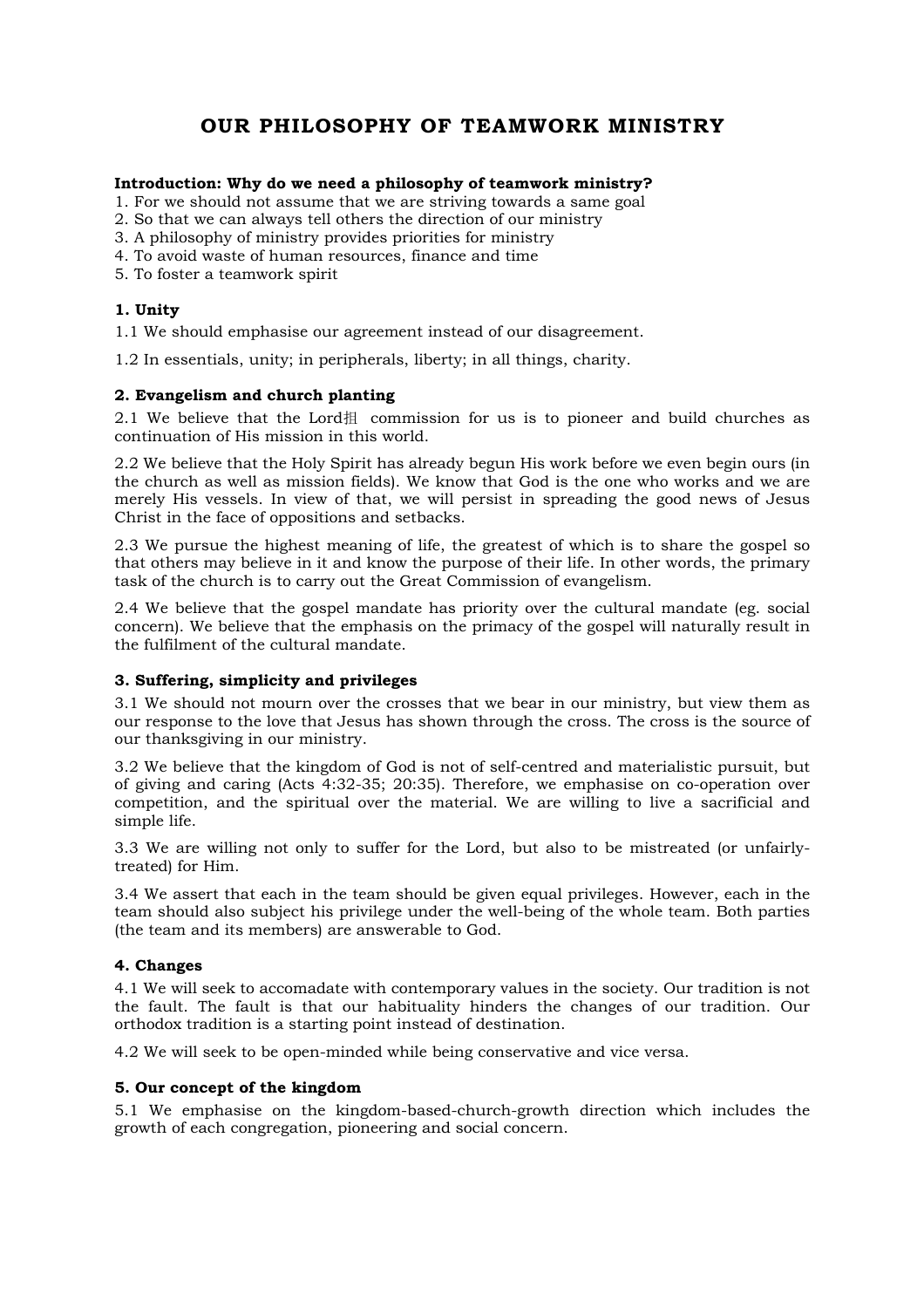5.1.1 The church is not the end of the kingdom. It is the means of the extension of God抯 kingdom.

5.1.2 Christ is the ruler of this kingdom, and we are His servants.

5.1.3 The kingdom of God exceeds local congregation.

5.1.4 The truth of God抯 kingdom is precious and rich. It is both present and future. It manifests itself both within and outside our hearts. It belongs both to individual and the whole body of Christ.

5.2 We define the success of a church not merely according to her growth in quantity and quality, but also her impact on the morality and life-style of the society and the nation.

### 6. Consistency in our speech and our behaviour

6.1 We teach what we believe and live out what we teach.

6.2 What we proclaim should be recognised by others as what we have experienced in the kingdom of God, so that we can say boldly, 慖mitate me as I imitate Christ? (I Cor 11:1).

6.3 Unless we have first been changed in our lives, we believe that people will not be changed through us.

### 7. Faith and vision

7.1 Together we seek a 憄 rophetic vision? that surpasses our own living circumstances, viz. a vision which is 慽n the world, but not of the world? We seek a vision that surpasses our limitation and looks through the present into the future. We are living a life of faith, and we believe that God is changing our lives daily.

7.2 We reject a monotonous life that dares not take challenges and opportunities and experience growth.

7.3 We will not grow if we dare not venture out of our comfort zone.

7.4 We believe that we are sojourners in this world. Thus, we are not being faithful to God抯 calling if the church decides to stay permanently in one place.

### 8. Excellence, glory, loving God and humility

8.1 Together we pursue excellence in all our ministries. In all things we seek to glorify God.

8.2 When we have any achievements, let us pray that we will not seek our own crowns, for our reward is to glorify God.

8.3 Not only do we pursue excellence in all things, but we also seek to grow unceasingly in our love for God. For our love for God is what makes our knowledge and actions meaningful (1 Cor 8:2-3).

8.4 None of us is perfect. All of us are in the process of growing, thus we are willing to always come before the Lord to ask for His forgiveness, healing and protection (2 Chron. 7:14).

### 9. Mutual edification

9.1 Together we commit ourselves to make our co-workers better servants of the Lord. We define encouragement as 憁 aking others better belivers.?

9.2 We view our team more as an organism than an organisation. Thus we emphasise on the mutual edification of our lives, so that we will be a witness to the world that we are the body of Christ. Therefore, we emphasise on our relationship and fellowship with one another. We are children of God in one family in Christ. Thus we seek to live a life of mutual edification, caring, encouragement and intercession. Therefore, we deem that it is worth spending our time in meetings and discussions.

9.3 We emphasise on unanimity in decision-making rather than the principle of majority wins.